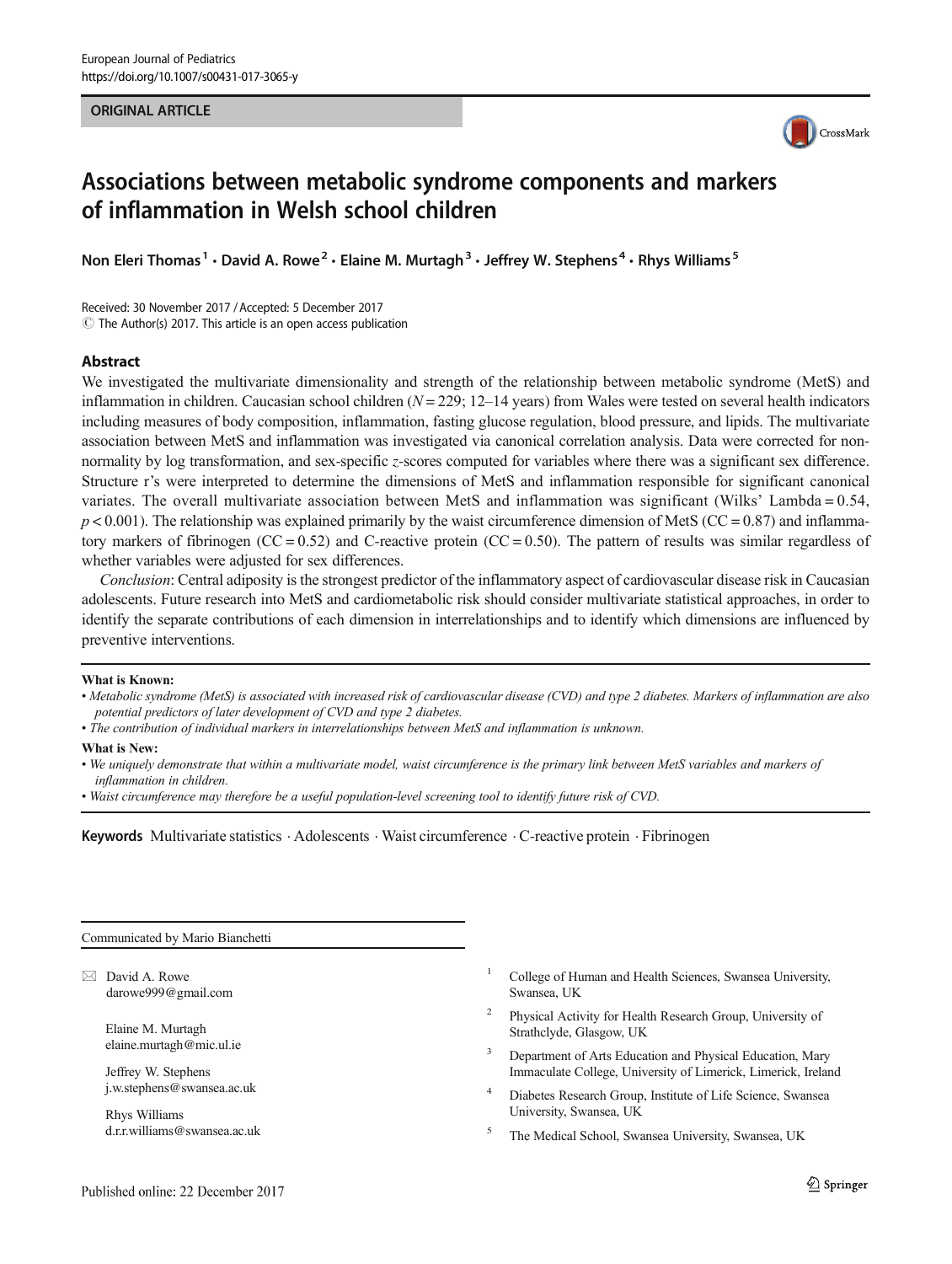#### Abbreviations

| CC                | Canonical coefficient                |
|-------------------|--------------------------------------|
| <b>CRP</b>        | C-reactive protein                   |
| <b>CVD</b>        | Cardiovascular disease               |
| Fg                | Fibrinogen                           |
| HDL-C             | High-density lipoprotein cholesterol |
| <b>HMW</b>        | High molecular weight                |
| $\Pi_{c}$ -6      | Interleukin-6                        |
| LDL-C             | Low-density lipoprotein cholesterol  |
| MetS              | Metabolic syndrome                   |
| T <sub>2</sub> DM | Type 2 diabetes mellitus             |
| <b>TC</b>         | Total cholesterol                    |
| TG                | Triglycerides                        |
|                   |                                      |

# Introduction

Cardiovascular disease (CVD) continues to be a major cause of morbidity and premature mortality in developed countries and, to an increasing degree, in low- and middle-income countries as well. It has long been thought that CVD has its origins in childhood [\[21\]](#page-7-0) and epidemiological evidence has revealed that many children exhibit at least one CVD risk factor [\[2](#page-7-0), [30\]](#page-8-0). Type 2 diabetes mellitus (T2DM), which shares several risk factors with CVD, is now established as a condition not only affecting adults but also adolescents and children with resulting mortality and morbidity in early adult life [[25\]](#page-7-0). The early identification in childhood or adolescence of those at risk of later CVD and T2DM may allow a targeted approach by lifestyle measures to prevent or delay the onset of these conditions in later life. Several of the risk factors for CVD and T2DM are related to obesity. Despite early indications that the prevalence of obesity in children has plateaued in several countries [\[22](#page-7-0)], childhood and adolescent obesity and their consequences are still major public health problems.

The prevalence of the metabolic syndrome (MetS), a cluster of cardiometabolic risk factors associated with an increased risk for the development of cardiovascular diseases and T2DM, is as high as 30–50% among overweight youth [[17\]](#page-7-0). Traditional risk factors such as abdominal obesity, hypertension, elevated fasting blood glucose and triglycerides (TG), and reduced high-density lipoprotein cholesterol (HDL-C) are encompassed in the many definitions of the MetS. A joint scientific statement, led by the International Diabetes Federation and the American Heart Association along with four other bodies, defined MetS in adults as three abnormal findings out of the above five variables, with abdominal obesity indicated by waist circumference [[1\]](#page-7-0). A consensus definition for MetS in children and adolescents has not yet been developed. There are currently at least 40 unique definitions of MetS for this age group [[9\]](#page-7-0), and the prevalence of MetS varies depending on the definition used [[32](#page-8-0)]. Weiss and colleagues [\[33](#page-8-0)] argued that the environment plays a major role in the development of MetS, in particular the typical Western diet, which has now been adopted globally due to palatability and price. They suggest that MetS is instigated with mitochondrial overload and results in de novo lipogenesis, insulin resistance, and dysfunctional subcellular energy use.

Markers of systemic inflammation such as fibrinogen, Creactive protein (CRP), interleukin-6 (lL-6), and adiponectin are also of considerable interest as potential predictors of the later development of CVD [\[6\]](#page-7-0) and T2DM [\[34](#page-8-0)]. The evidence relating to CVD and T2DM risks, markers of inflammation and obesity in adolescents, has recently been reviewed [[4](#page-7-0), [13\]](#page-7-0). The adipocytes of visceral adipose tissue secrete a variety of cytokines and adipokines including interleukin-6 (IL-6) and, when hypertrophied, low levels of adiponectin. High concentrations of IL-6 and low concentrations of adiponectin are associated with systemic inflammation and insulin resistance, respectively. Systemic inflammation, which increases levels of CRP [\[7](#page-7-0)], stimulates pathological arterial intimal changes which are part of the basis for later CVD, while insulin resistance forms the key pathological change leading to T2DM. Even low levels of circulating CRP (2–6 mg/L), so called "high-sensitivity CRP" (hs-CRP), are indicative of an active inflammatory response to abdominal obesity in adults [[26\]](#page-8-0). DeBoer [\[4](#page-7-0)] considered the evidence linking systemic inflammation to CVD risk in adults to be stronger than that relating to insulin resistance and T2DM but commented that long-term data linking increased hs-CRP levels—and increased insulin or decreased adiponectin—in childhood to adult disease outcomes are currently lacking. Nevertheless, he postulated that clinical and laboratory tests (among them, by implication, those relating to the MetS and inflammation as potential candidates) might be used as "screening tests" to facilitate the identification of adolescents at risk of CVD and T2DM with a view to ultimately improving prevention efforts.

Consensus is lacking regarding appropriate screening to identify the interrelated conditions of MetS and systemic inflammation in children which lead to the development of CVD in later life. Such advances require greater understanding of the separate contributions of each of the multiple components of MetS in the relationship between MetS and health outcomes, many of which are themselves multidimensional. In the previous studies of MetS, or cardiometabolic health, a univariate statistical approach is often used, which can mask the separate contributions of the MetS components. For example, it is common to classify MetS as a single condition (i.e., by classifying MetS as "present" or "absent") [[11](#page-7-0)] or by combining the components into a composite  $z$ -score [[5\]](#page-7-0). Other studies that include the components of MetS conduct separate analyses for each of the components [\[15](#page-7-0)]. Multivariate statistical techniques have been used in the social sciences for many years, to investigate relationships between determinants (independent variables) and outcome variables (dependent variables) that are multidimensional in nature. These techniques are used less in the biological sciences, but are nevertheless valuable where the variables under investigation are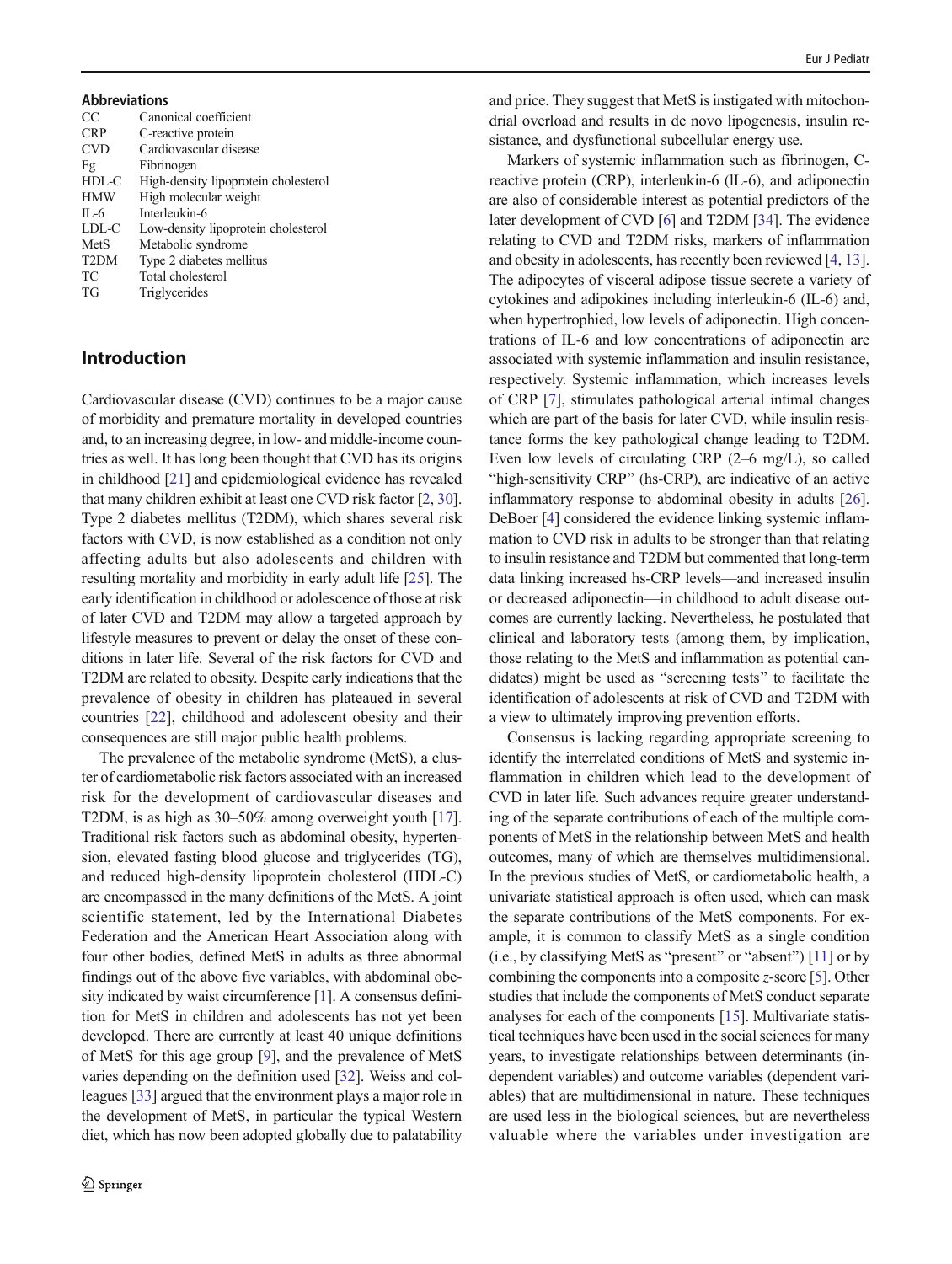multivariate in nature (i.e., they consist of several related dimension, as is the case with MetS). The purpose of this study was therefore to investigate the multivariate dimensionality and strength of the relationship between MetS components and inflammatory markers in adolescent children.

# **Methods**

The study is part of Prosiect Sir Gâr (The Carmarthenshire Project). Early results focusing on secular trends in CVD risk among 11–12 year olds have already been published [[31](#page-8-0)]. The study was approved by the Dyfed-Powys NHS Research Ethics Committee.

## **Participants**

Pupils from three secondary schools in Carmarthenshire were asked to participate in the study which was integrated into the schools' physical education program. Participant and parent/ guardian information sheets and consent and assent forms were distributed to all year eight school children (age 12– 14 years). Informed consent was obtained from all individual participants included in the study.

## Measures

All physical and physiological measurements were performed by the principal investigator and a trained research assistant. Protocols followed the Anthropometric Standardization Reference Manual [[16\]](#page-7-0). Participants were dressed in shorts and t-shirt, and without footwear. Standing height was measured to the nearest millimeter using a portable stadiometer. Body mass was measured to the nearest tenth of a kilogram (kg) using a Phillips HP 5320 electronic scale (Philips UK, Ltd., Guilford, Surrey) calibrated against a balanced beam scale. Body mass index (BMI) was derived as the mass divided by stature squared  $(kg/m^2)$  for each participant. Waist circumference was measured at the narrowest point between the lower rib border and the iliac crest using an anthropometric tape (Holtain Ltd., Crymych, Pembrokeshire, UK). Tanner stage maturational status was determined using a selfadministered assessment form of secondary sexual characteristics that was previously validated against physical examination by a physician in 12–16-year-old children [[29](#page-8-0)].

Blood pressure readings were taken using a Dinamap automatic BP monitor. Participants were seated, and blood pressure was taken in the morning with the participant fasted and not having undertaken vigorous exercise during the 30 min preceding the measurement. Blood pressure was recorded three times, and the average of the second and third reading was recorded.

Blood samples were collected between 9.00 am and 11.00 am, following an overnight fast. To control for plasma volume shifts, venous blood was sampled after the participant had assumed a seated position for at least 30 min [[24](#page-7-0)]. Samples were analyzed for total cholesterol (TC), HDL-C, low-density lipoprotein cholesterol (LDL-C), TG, glucose, fibrinogen (Fg), high molecular weight (HMW) adiponectin, CRP, and IL-6. TC and TG concentrations were estimated by routine enzymatic techniques using the Vitros 950 System (Ortho-Clinical Diagnostics, Amersham, Bucks, UK). The concentration of HDL-C was determined after precipitation of very low-density and LDL-C with dextran sulfate and magnesium chloride. LDL-C concentration was calculated by the Friedewald formula [[10](#page-7-0)]. Fibrinogen concentration was determined according to the method of Clauss [[3\]](#page-7-0) and using the ACL Futura analyzer (Instrumentation Laboratory Company, Lexington, MA). CRP concentration was measured by an immunoturbidimetric method using the Cobas Fara (Roche, Welwyn Garden, UK).

## Statistical analysis

All primary outcome variables were initially screened for outliers, data errors, and normality by running frequencies, calculating distribution statistics, and inspecting histograms. Three CRP scores reported as < 0.1 in the blood assay report were changed to 0.09, to facilitate statistical analysis. This pragmatic decision was taken on the basis that it would not meaningfully alter the distribution of the data and to exclude all data from participants who had contributed fully to the study would be otherwise unethical. Two high hs-CRP values were indicative of acute infection and were replaced using simple regression on IL-6, with which it had the highest bivariate correlation. Two variables (hs-CRP and IL-6) did not have a normal distribution, defined as having skewness and kurtosis values  $> |2.0|$ , and these were transformed using the natural log (Ln). This reduced skewness and kurtosis values below |2.0|, enabling their subsequent analysis using parametric statistics. Boys and girls were compared using independent t tests to determine any sex differences. Following significant differences for TG, glucose, waist circumference, adiponectin, LnCRP, and LnIL-6, sex-specific z-scores were calculated for these variables.

The primary research question was investigated using canonical correlation analysis. Canonical correlation analysis determines the multivariate association between two sets of variables, where each set consists of multiple related outcomes. In the current study, MetS comprises a set of related components, and inflammation was represented by a set of related inflammatory markers. Two canonical variates are calculated to obtain the maximal observed correlation between the two sets of variables (characterized here as the independent variables—diastolic blood pressure, systolic blood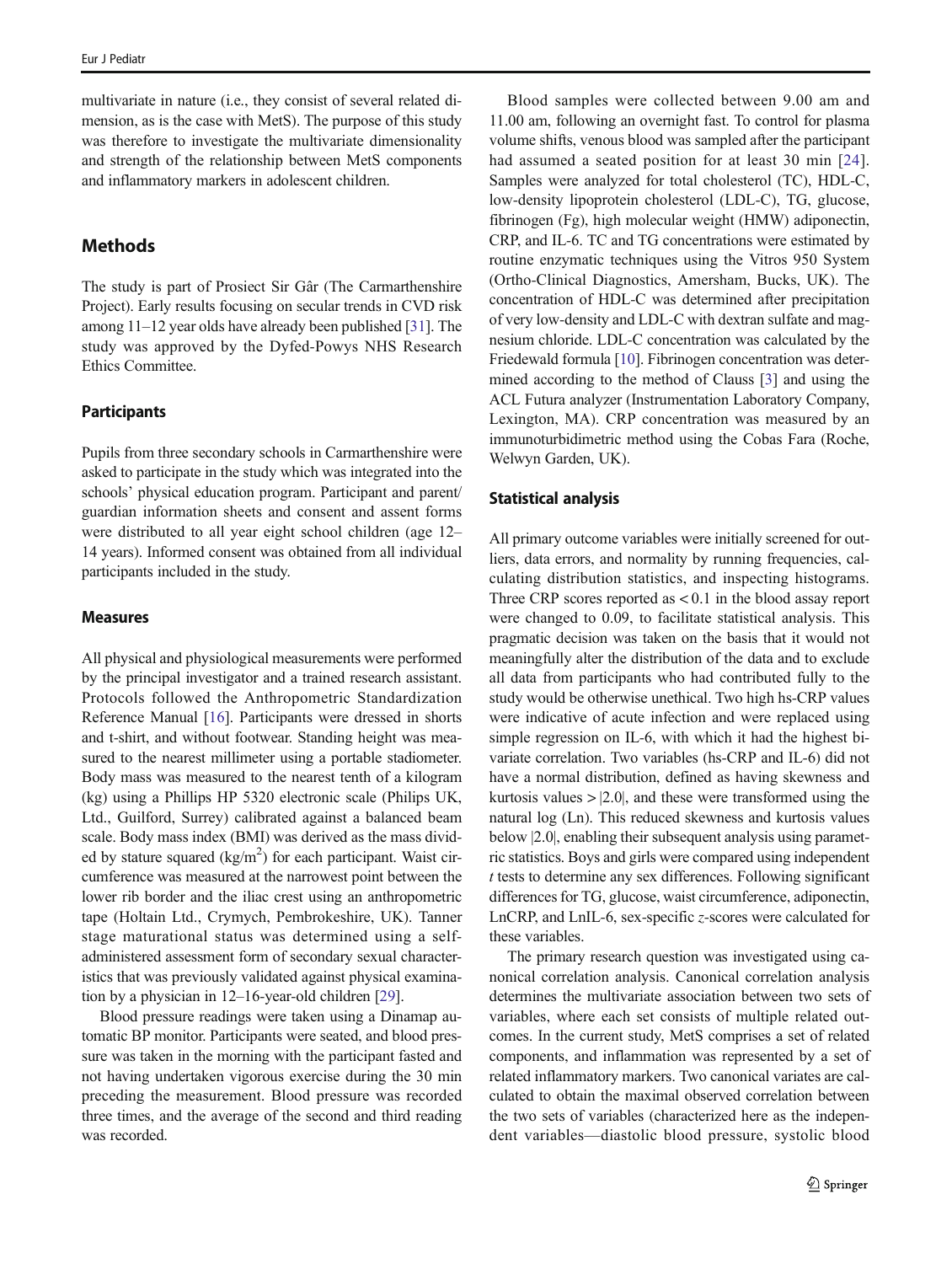pressure, HDL-cholesterol, TG, glucose, and waist circumference, and the dependent variables—Fg, adiponectin, hs-CRP, and IL-6). Additional canonical variates are calculated to determine whether additional common variance can be explained. If significant canonical variates are found, canonical coefficients and correlations between the variables and their respective canonical variate help to explain the dimensionality of the relationship—specifically, which of the multiple variables on each side of the relationship is responsible for explaining the multivariate association. All statistical tests of significance were conducted at a nominal alpha level of  $p =$ 0.05.

There are no software packages nor reference tables for power associated with a canonical correlation analysis. However, the significance test for a canonical function is equivalent to a Pearson correlation coefficient (as it is the bivariate correlation between the two canonical variates representing the two sets of underlying variables, and each canonical variate is a single, composite value). Power analysis (G\*Power version 3.1, Heinrich Heine Universität Düsseldorf) indicated that, in order to detect the frequently used ready-reference value of  $r =$ 0.30 (which equates approximately to 10% shared variance between the two sets of variables) at a power of  $1-\beta = 0.80$ , a sample of  $n = 84$  is required. A power of  $1-\beta = 0.95$  would be achieved with a sample of  $n = 138$ . Our sample therefore provided a high level of statistical power to detect any underlying correlations in the population.

#### Results

Two hundred and sixty-eight participants took part in the study. All were of Caucasian origin. Table 1 shows the basic physical characteristics and biochemical measures of 229 participants for whom complete data for the canonical correlation analysis were available. Missing data were primarily for the blood-based variables and were due to either inability to collect blood, participant refusal, absence on the day of blood testing, or insufficient blood collected to conduct the full set of assays. Participants with missing blood data  $(n = 39)$  were compared to participants with complete blood data on age, BMI, sum of skinfolds, waist circumference, and both systolic and diastolic blood pressure. Generally, there were no significant differences between groups, except for age (mean difference = 0.1 year,  $p = 0.044$ ) and systolic blood pressure (mean difference = 4 mmHg;  $p = 0.049$ ). Maturational stage varied within the sample, although the majority were at Tanner stage 3 (39 and 35% based on breast/penis development and pubic hair distribution, respectively) or stage 4 (34%/41%).

Pearson zero-order correlations within and between the two sets of variables are presented in Table [2](#page-4-0). Within the set of four dependent variables, three of six correlations were significant at the  $p < 0.01$  level, and within the set of six independent variables, 10 of 15 variables were significant, with three being significant at  $p < 0.05$  and seven at the  $p < 0.01$  level. The highest within-set correlations were between CRP and Fg  $(r = 0.58)$  and between diastolic and systolic blood pressure  $(r = 0.51)$ . Of the 24 correlations between the independent and

|                                             | Boys $(n=95)$     | Girls $(n = 134)$ | All $(n = 229)$   |  |  |  |
|---------------------------------------------|-------------------|-------------------|-------------------|--|--|--|
| Demographic variables                       |                   |                   |                   |  |  |  |
| Age (years)                                 | 13.54(0.33)       | 13.49(0.30)       | 13.51(0.31)       |  |  |  |
| Body mass (kg)                              | 53.30 (13.23)     | 53.40 (11.44)     | 53.36 (12.18)     |  |  |  |
| Height $(m)$                                | 1.60(0.90)        | 1.58(0.66)        | 1.59(0.77)        |  |  |  |
| BMI (kg/m <sup>2</sup> )                    | 20.60 (3.74)      | 21.31 (3.68)      | 21.02 (3.71)      |  |  |  |
| Variables used in the multivariate analysis |                   |                   |                   |  |  |  |
| Fg(g/L)                                     | 2.69(0.44)        | 2.65(0.46)        | 2.66(0.45)        |  |  |  |
| $HMW-Ad(ng/mL)$                             | 2484.20 (1605.01) | 3381.78 (1798.25) | 3009.42 (1773.36) |  |  |  |
| $hs-CRP$ (mg/L)                             | 0.67(0.72)        | 0.44(0.59)        | 0.54(0.66)        |  |  |  |
| IL-6 $(ng/ml)$                              | 0.97(1.09)        | 0.73(0.56)        | 0.83(0.83)        |  |  |  |
| Diastolic BP                                | 64.73 (11.10)     | 65.62 (10.19)     | 65.25 (10.56)     |  |  |  |
| Systolic BP                                 | 116.59 (12.55)    | 115.78 (10.57)    | 116.11(11.41)     |  |  |  |
| HDL-C (mmol/L)                              | 1.63(0.33)        | 1.71(0.32)        | 1.68(0.33)        |  |  |  |
| $TG \, (mmol/L)$                            | 0.63(0.29)        | 0.75(0.30)        | 0.70(0.30)        |  |  |  |
| Glucose (mmol/L)                            | 4.92(0.35)        | 4.81(0.27)        | 4.86(0.31)        |  |  |  |
| Waist circumference (cm)                    | 68.41 (9.29)      | 65.79(8.33)       | 66.88 (8.82)      |  |  |  |

BMI body mass index, WC waist circumference, BP blood pressure, HDL-C high-density lipoprotein cholesterol, TG triglyceride, Fg fibrinogen, HMW-Ad high molecular weight adiponectin, hs-CRP high-sensitivity C-reactive protein, IL-6 interleukin-6

Table 1 Physical characteristics and biochemical measures (mean

 $\pm$  SD) of participants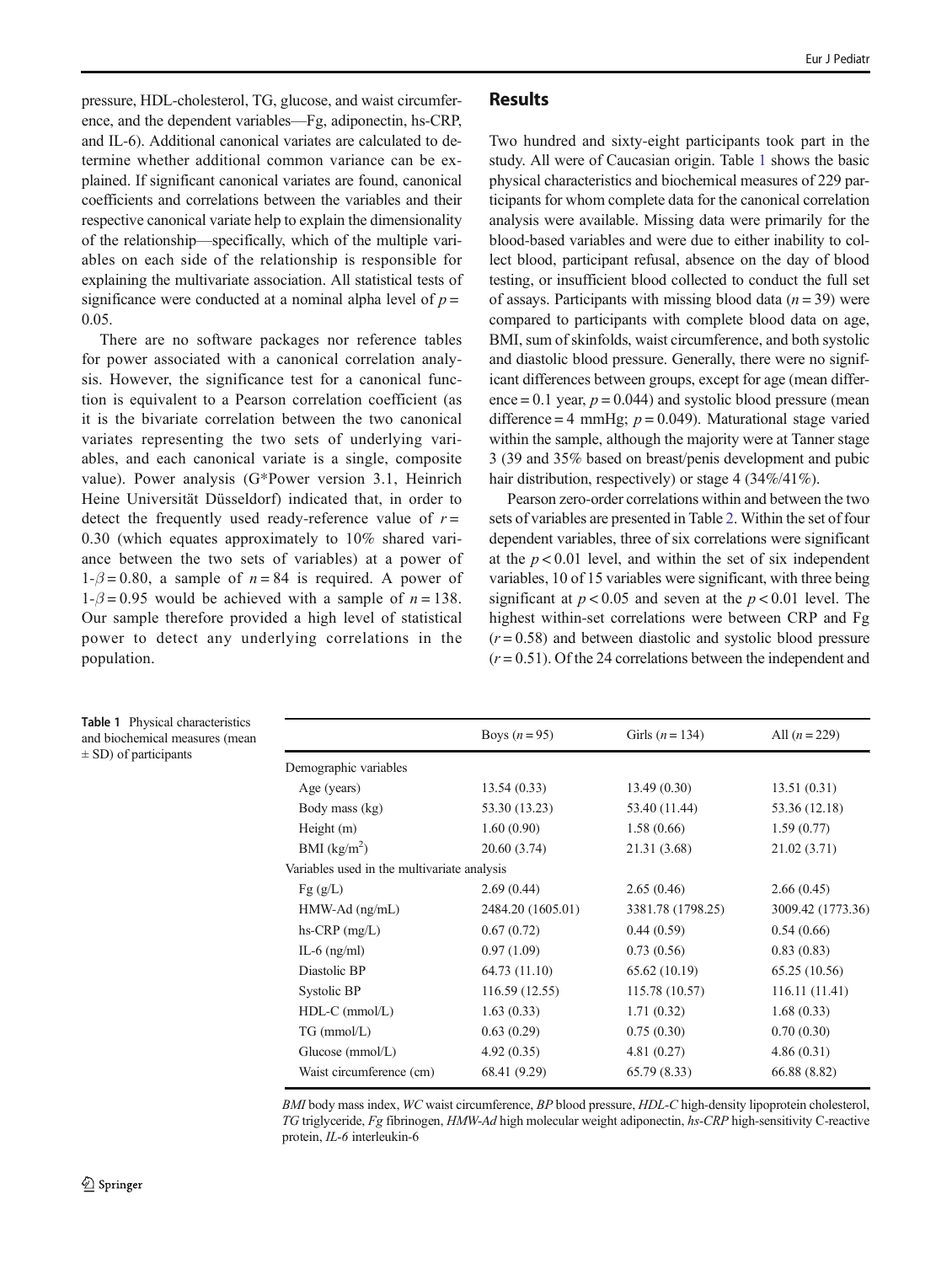|               | Dependent variables |              |          | Independent variables |            |            |           |          |               |       |
|---------------|---------------------|--------------|----------|-----------------------|------------|------------|-----------|----------|---------------|-------|
|               | Fg                  | HMW-Ad $(z)$ | LnCRP(z) | LnIL- $6(z)$          | <b>DBP</b> | <b>SBP</b> | HDL-C     | TG(z)    | Glucose $(z)$ | WC(z) |
| Fg            | 1.0                 |              |          |                       |            |            |           |          |               |       |
| HMW-Ad $(z)$  | $-0.10$             | 1.0          |          |                       |            |            |           |          |               |       |
| LnCRP(z)      | $0.58**$            | 0.01         | 1.0      |                       |            |            |           |          |               |       |
| LnIL- $6(z)$  | $0.42**$            | 0.02         | $0.41**$ | 1.0                   |            |            |           |          |               |       |
| <b>DBP</b>    | $0.28**$            | 0.05         | $0.30**$ | $0.24**$              | 1.0        |            |           |          |               |       |
| <b>SBP</b>    | 0.12                | $-0.03$      | $0.14*$  | $0.25**$              | $0.51**$   | 1.0        |           |          |               |       |
| HDL-C         | $-0.21**$           | 0.12         | $-0.16*$ | $-0.17*$              | $-0.03$    | $-0.01$    | 1.0       |          |               |       |
| TG(z)         | $0.28**$            | $-0.10$      | $0.13*$  | 0.09                  | $0.20**$   | 0.03       | $-0.42**$ | 1.0      |               |       |
| Glucose $(z)$ | 0.05                | $-0.09$      | 0.08     | 0.06                  | 0.08       | $0.16*$    | $-0.07$   | $0.16*$  | 1.0           |       |
| WC(z)         | $0.51**$            | $-0.16*$     | $0.48**$ | $0.30**$              | $0.33**$   | $0.23**$   | $-0.33**$ | $0.33**$ | $0.13*$       | 1.0   |

<span id="page-4-0"></span>Table 2 Zero-order correlations between and within dependent and independent variables

Fg fibrinogen, CRP C-reactive protein, IL-6 interleukin-6, BP blood pressure, HDL-C high-density lipoprotein cholesterol, TG triglyceride, (z) sexspecific z-score

 $*_{p}$  < 0.05;  $*_{p}$  < 0.01

dependent variables, five were significant at the  $p < 0.05$  level and nine were significant at the  $p < 0.01$  level. The highest between-set correlations were between waist circumference and Fg  $(r = 0.51)$  and between waist circumference and CRP  $(r = 0.48)$ .

The results of the canonical correlation analysis are shown in Tables 3 and 4. As shown in these tables, the pattern of results was similar regardless of whether the variables were adjusted for sex differences. We have focused on the sexspecific results, presented in Table 3, although the results were ostensibly the same. The pattern of coefficients is also illustrated in Fig. [1](#page-5-0). The overall multivariate association between

MetS and inflammation was significant (Wilks' Lambda = 0.56,  $p < 0.001$ ), indicating a significant association between the two sets of variables. There was 36% shared variance between the two sets of variables. Only the first canonical function was significant ( $p < 0.05$ ). Inspection of the canonical coefficients (CC) in Table 3 helps to explain which of the underlying components of MetS and markers of inflammation are primarily responsible for the multivariate association. Similar to techniques such as factor analysis, the CCs can be viewed as loadings of each variable, or components, on the canonical variate. Higher CCs indicate a more statistically

Table 3 Canonical correlation analysis results for sex-specific  $z$ -scores

|                           | Standardized<br>canonical<br>coefficient | Correlation between<br>variable and canonical<br>variate |
|---------------------------|------------------------------------------|----------------------------------------------------------|
| Dependent variables       |                                          |                                                          |
| Fg                        | $-0.58$                                  | $-0.90$                                                  |
| $HMW\text{-}adjoint (z)$  | 0.20                                     | 0.25                                                     |
| LnCRP(z)                  | $-0.44$                                  | $-0.82$                                                  |
| LnIL-6 $(z)$              | $-0.11$                                  | $-0.54$                                                  |
| Independent variables     |                                          |                                                          |
| Diastolic BP              | $-0.25$                                  | $-0.52$                                                  |
| Systolic BP               | 0.03                                     | $-0.28$                                                  |
| $HDL-C$                   | 0.06                                     | 0.38                                                     |
| TG(z)                     | $-0.04$                                  | $-0.39$                                                  |
| Glucose $(z)$             | $-0.02$                                  | $-0.14$                                                  |
| Waist circumference $(z)$ | $-0.86$                                  | $-0.97$                                                  |
|                           |                                          |                                                          |

Fg fibrinogen, CRP C-reactive protein, IL-6 interleukin-6, BP blood pressure, HDL-C high-density lipoprotein cholesterol, TG triglyceride, (z) sex-specific z-score

Table 4 Canonical correlation analysis results for non sex-specific zscores

|                           | Standardized<br>canonical<br>coefficient | Correlation between<br>variable and canonical<br>variate |
|---------------------------|------------------------------------------|----------------------------------------------------------|
| Dependent variables       |                                          |                                                          |
| Fg                        | $-0.52$                                  | $-0.87$                                                  |
| HMW-adiponectin $(z)$     | 0.21                                     | 0.29                                                     |
| LnCRP(z)                  | $-0.50$                                  | $-0.85$                                                  |
| LnIL-6 $(z)$              | $-0.12$                                  | $-0.55$                                                  |
| Independent variables     |                                          |                                                          |
| Diastolic BP              | $-0.25$                                  | $-0.50$                                                  |
| Systolic BP               | 0.04                                     | $-0.28$                                                  |
| $HDL-C$                   | 0.10                                     | 0.41                                                     |
| TG(z)                     | $-0.04$                                  | $-0.30$                                                  |
| Glucose $(z)$             | $-0.06$                                  | $-0.20$                                                  |
| Waist circumference $(z)$ | $-0.87$                                  | $-0.97$                                                  |

Fg fibrinogen, CRP C-reactive protein, IL-6 interleukin-6, BP blood pressure, HDL-C high-density lipoprotein cholesterol, TG triglyceride, (z) sex-specific z-score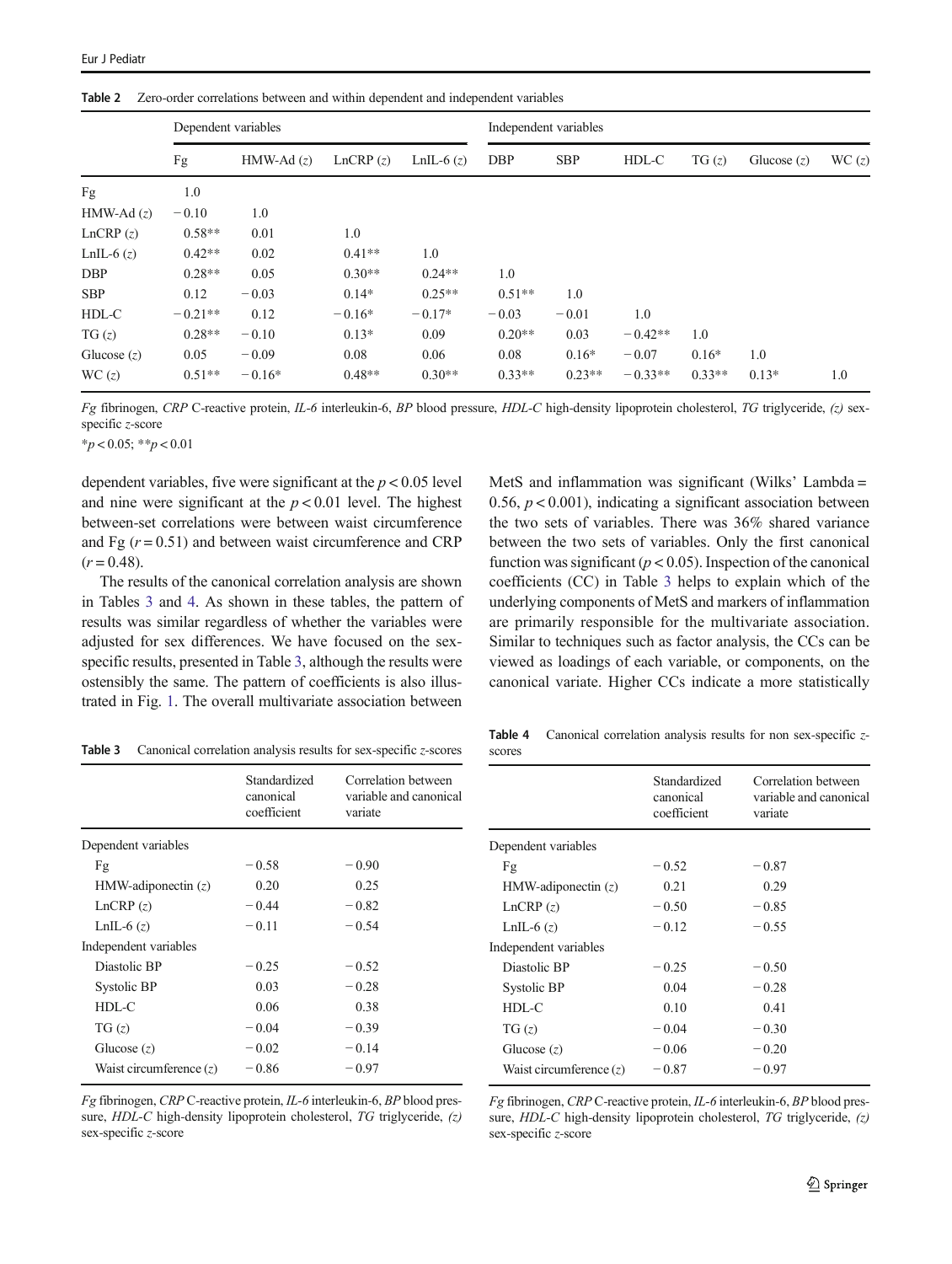<span id="page-5-0"></span>



meaningful role played by the variable or components on the underlying canonical variate. Thus, Table [3](#page-4-0) indicates that the multivariate relationship was explained primarily by the waist circumference component of MetS ( $CC = -0.86$ ) and inflammatory markers of fibrinogen ( $CC = -0.58$ ) and CRP ( $CC =$  $-0.44$ ). CCs between HMW-adiponectin (CC = 0.20) and IL-6 ( $CC = -0.11$ ) and the inflammation canonical variate were much lower.

# **Discussion**

This study presents a novel approach to understanding the link between MetS and inflammatory markers in a large sample of apparently healthy school children. Rather than the traditional method of using MetS variables to classify children's metabolic status as MetS present/absent, we instead investigated all MetS variables as separate, but interrelated, continuously distributed components. Metabolic status is a multiple variable or multidimensional construct. Although evidence-based criteria have been developed to classify MetS status as present/absent, there has been inconsistency in the literature regarding what definitions should be used [\[14](#page-7-0)]. A review of the topic identified 40 unique definitions of MetS in children and adolescents [\[9](#page-7-0)]. While an attempt at harmonizing the definition for adults has been made jointly by several bodies [[1\]](#page-7-0), a consensus definition for children and adolescents is lacking. Dichotomous variable categorizations are difficult to define in a clear and unbiased way due to lack of specific normative values for all criteria included in the syndrome and for all populations [[17\]](#page-7-0). Further, use of the MetS concept with children remains controversial [[23](#page-7-0)]. Indeed, it has been suggested that as the application of the MetS model has not been fully validated in children and adolescents as yet, diagnosis, prevention, and treatment should better focus on established risk factors rather than the diagnosis of MetS [\[14\]](#page-7-0). Finally, classification of MetS as a univariate, dichotomous construct does not enable investigation of the contribution of individual components to important physiological mechanistic variables such as inflammatory markers. The same is true of expressing metabolic status as a composite score (by combining the z-scores for separate components), which (a) results in a single score and (b) weights every component equally, potentially masking a differential contribution to health risk of each of the components. The multivariate analysis used in this study demonstrates the importance of allowing the MetS components to be investigated simultaneously within a single analysis, while also enabling the teasing out of separate contributions of each of the underlying components.

Results of the canonical correlation analysis point clearly to waist circumference being the component of the MetS most strongly associated with markers of systemic inflammation. Of the plasma markers of inflammation, fibrinogen and CRP primarily explain this association. Thus, waist circumference, as a surrogate for central adiposity, was the strongest predictor of the inflammatory aspect of CVD risk in these Caucasian adolescents. While a relationship between waist circumference and inflammation has previously been demonstrated in cross-sectional studies [\[28](#page-8-0)], we establish for the first time the multivariate dimensionality and strength of this relationship considering other components of the MetS. This finding lends support for the inclusion of abdominal obesity, indicated by a waist circumference greater than the relevant age-specific cutoff point, as an obligatory component in the definition of metabolic syndrome in children and adolescents by the International Diabetes Federation [[35\]](#page-8-0). The mandatory use of adiposity to define MetS has been subject to much debate (for example see Zivkovic and German (2007) [\[36](#page-8-0)]). This paper, therefore, will add to the evidence base should attempts be made to reach a consensus definition, as has already been achieved for adults [[1\]](#page-7-0).

While, to our knowledge, this is the first study that has investigated associations between MetS and inflammation in this age group, using a multivariate approach, some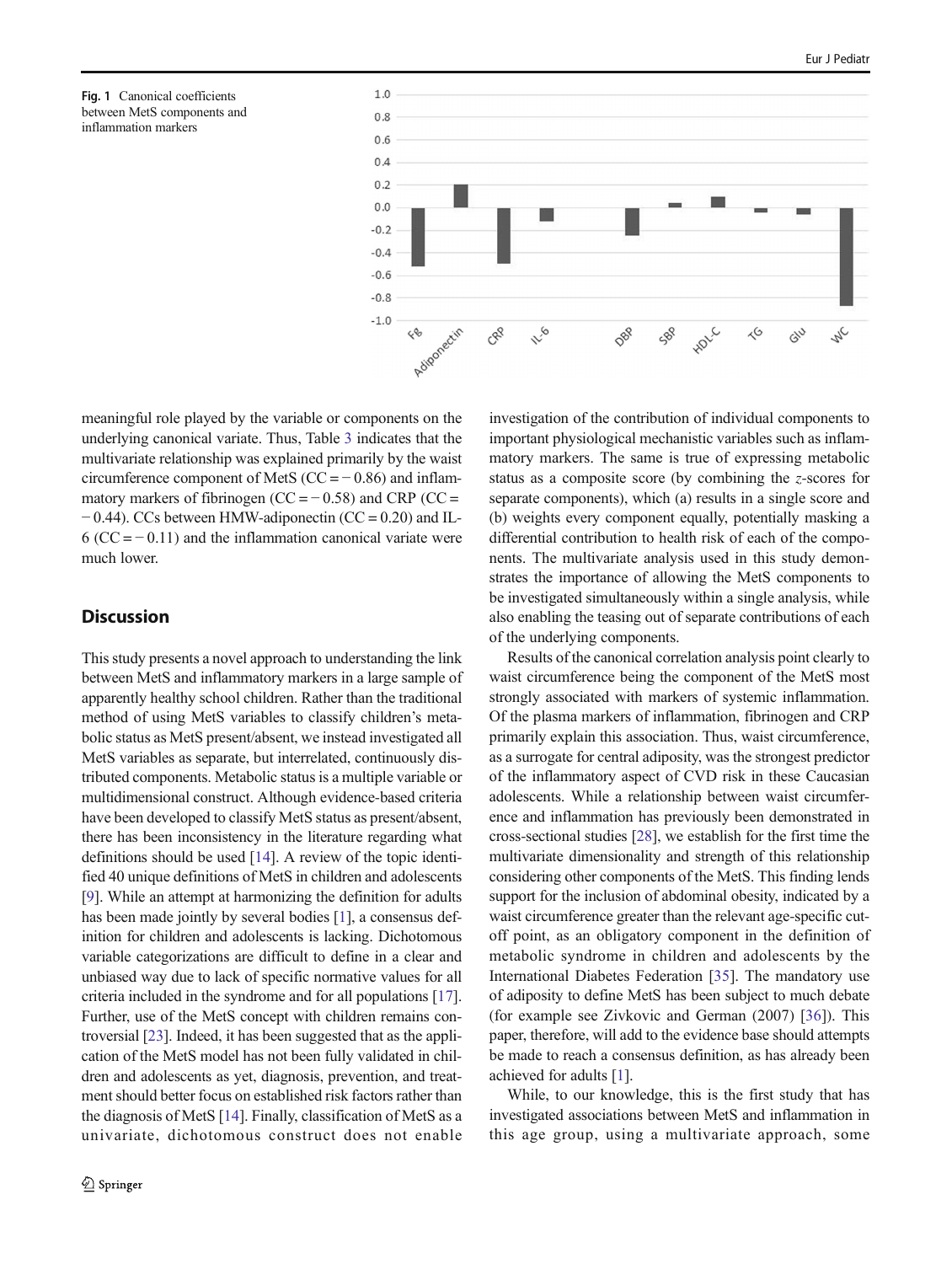similarities existed within our univariate analyses with other large-scale studies of MetS in children and youths. In a study of girls and boys aged 6–14 years [\[18](#page-7-0)], a matrix of 153 zero-order correlations was reported between a set of cardiometabolic risk variables and anthropometric variables. The ratio of waist/height correlated with a set of eight lipid markers, fasting glucose, and resting blood pressure, with an average correlation of  $r = 0.14$ across the eight variables. In our study, waist circumference correlated with the set of five lipid markers, fasting glucose, and resting blood pressure variables with an average Pearson correlation of  $r = 0.27$ . Waist/height ratio has also been reported as being correlated with systolic blood pressure  $(r = 0.25)$  [[19\]](#page-7-0) and triglyceride/HDL-C ratio  $(r = 0.25)$  [\[20\]](#page-7-0) in two other studies of children and adolescents between 6 and 14 years of age. Waist circumference variables have therefore been shown to correlate with other MetS variables in samples of children and youths previously, albeit these studies did not report any markers of inflammation. Interestingly, in our study, waist circumference correlated highly and significantly with three of the four inflammatory markers, and generally correlated more highly with the inflammatory markers than with the other MetS components.

These findings regarding waist circumference may also have practical implications for possible steps in diagnosis of and screening for metabolic syndrome at individual and population level. Any consideration of clinical and biochemical parameters for the early identification of CVD and T2DM risk in children and adolescents must consider not only what parameters would be most useful and feasible to measure, but also what is meant by "screening" as a means of early detection. Sackett and Holland (1975) drew important distinctions between the detection of disease in the context of diagnosis (in which individual patients relate to individual clinicians) and "case-finding" (screening as a population-based procedure) [\[27](#page-8-0)]. Populationbased screening, in which apparently healthy individuals are invited to participate, has the implicit promise of benefits over and above those which would accrue if individuals had waited until they sought medical advice as individuals. For early detection of risk of CVD and T2DM, any advocate of populationbased screening must be assured that there is adequate evidence of the benefits and accuracy of early detection by screening. While acknowledging that the cross-sectional nature of our findings limits the ability to infer that current associations would be effective in predicting long-term risk, and noting the moderately sized, homogenous sample recruited, the data presented here suggest an approach for screening. Measurement of waist circumference together with the laboratory measurement of fibrinogen and CRP could be considered as possible candidates for a screening program. Waist circumference is noninvasive and low-tech and can be carried out by a professional—easily trained in the correct technique—as part of the clinical consultation with an individual patient or as part of population-based activities such as school-based health programs. Venous blood sampling for fibrinogen and CRP

measurement is somewhat more invasive and requires laboratory facilities. In a population-based program, a two-stage process might be envisaged—first waist circumference and then, on a high-risk sub-set, fibrinogen and CRP measurement. Preference for selective screening of high-risk subgroups of the population has long been advocated [\[8\]](#page-7-0).

### Limitations and strengths

Generalization of these results to other populations is limited by the sample. Based on our sample, generalization should therefore be restricted to Caucasian youths between the ages of 12 and 14 years. Additionally, although maturational status was related to MetS in previous studies [\[32\]](#page-8-0), we were unable to investigate this in our study due to the relative homogeneity of maturational status in our sample (approximately 75% of the sample were at Tanner stages 3 and 4). Strengths of the study include use of a novel and appropriate analysis technique, canonical correlation analysis that allowed the MetS components to be investigated simultaneously within a single analysis. This method was previously used to examine the relationships between components of physical activity and cardiorespiratory fitness versus CVD risk factors in children and adolescents [\[12\]](#page-7-0).

# Conclusions

We demonstrate for the first time that within a multivariate model, waist circumference is the primary link between MetS variables and markers of inflammation in Caucasian school children. We suggest that this measure of central adiposity may be a useful population-level screening tool to identify future risk of CVD. Future research into MetS and CVD risk factors should consider multivariate statistical approaches, in order to identify the separate contributions of each dimension in interrelationships and to identify which dimensions are most influenced by preventive interventions.

Acknowledgements Professor Non Thomas died in April 2012. This account of her work is submitted in her memory. Dr. Sigurbjörn Arngrimsson, University of Iceland, was co-author on an abstract presented at the 2011 American College of Sports Medicine Annual Meeting based on an early version of the research question.

Authors' contributions Development of the research project (NET; DAR; RW); conducting of study and collection of data (NET); data processing, analysis, and interpretation (DAR); writing of manuscript (DAR; EMM; RW); and editing of manuscript (DAR; EMM; JWS; RW).

Funding This study was funded by the School of Sport, University of Wales Institute, Cardiff College of Medicine, Cardiff, UK (NET), and the St David's Medical Foundation, College of Medicine, Swansea University, Swansea, UK (RW). The funding sources had no involvement in study design; the collection, analysis, and interpretation of data; the writing of the report; or in the decision to submit the article for publication.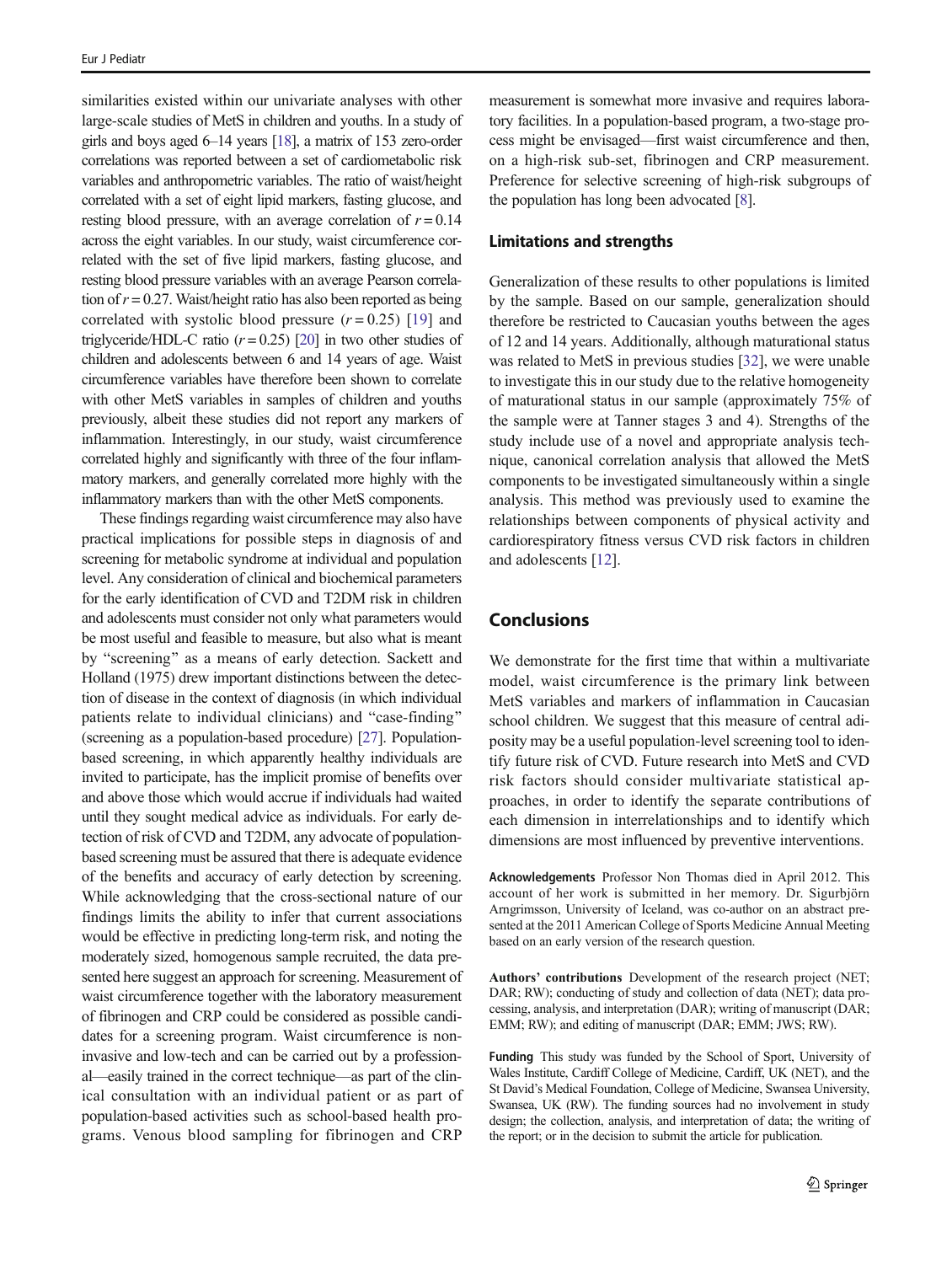## <span id="page-7-0"></span>Compliance with ethical standards

Conflict of interest The authors declare that they have no conflicts of interest.

Research involving human participants All procedures performed in studies involving human participants were in accordance with the ethical standards of the institutional and/or national research committee and with the 1964 Helsinki declaration and its later amendments or comparable ethical standards. All procedures were approved by the Dyfed-Powys NHS Research Ethics Committee.

Informed consent Consent was obtained from all individual parents and participants included in the study.

Open Access This article is distributed under the terms of the Creative Commons Attribution 4.0 International License (http:// creativecommons.org/licenses/by/4.0/), which permits unrestricted use, distribution, and reproduction in any medium, provided you give appropriate credit to the original author(s) and the source, provide a link to the Creative Commons license, and indicate if changes were made.

# **References**

- 1. Alberti K, Eckel RH, Grundy SM, Zimmet PZ, Cleeman JI, Donato KA, Fruchart J-C, James WPT, Loria CM, Smith SC (2009) Harmonizing the metabolic syndrome: a joint interim statement of the International Diabetes Federation Task Force on Epidemiology and Prevention; National Heart, Lung, and Blood Institute; American Heart Association; World Heart Federation; International Atherosclerosis Society; and International Association for the Study of Obesity. Circulation 120(16):1640– 1645. <https://doi.org/10.1161/CIRCULATIONAHA.109.192644>
- 2. Bouziotas C, Koutedakis Y, Shiner R, Pananakakis Y, Fotopoulou V, Gara S (2001) The prevalence of selected modifiable coronary heart disease risk factors in 12-year-old Greek boys and girls. Pediatr Exerc Sci 13(2):173–184. <https://doi.org/10.1123/pes.13.2.173>
- 3. Claus A (1957) Rapid physiological coagulation method in determination of fibrinogen. Acta Haematol Pol 17:237–246
- 4. DeBoer MD (2013) Obesity, systemic inflammation, and increased risk for cardiovascular disease and diabetes among adolescents: a need for screening tools to target interventions. Nutrition 29(2): 379–386. <https://doi.org/10.1016/j.nut.2012.07.003>
- 5. Ekelund U, Anderssen S, Froberg K, Sardinha LB, Andersen LB, Brage S, Group EYHS (2007) Independent associations of physical activity and cardiorespiratory fitness with metabolic risk factors in children: the European Youth Heart Study. Diabetologia 50(9):1832–1840
- Emerging Risk Factors Collaboration (2010) C-reactive protein concentration and risk of coronary heart disease, stroke, and mortality: an individual participant meta-analysis. Lancet 375(9709): 132–140
- 7. de Ferranti SD, Rifai N (2007) C-reactive protein: a nontraditional serum marker of cardiovascular risk. Cardiovasc Pathol 16(1):14– 21. <https://doi.org/10.1016/j.carpath.2006.04.006>
- 8. Flynn F (1991) Screening for presymptomatic disease. J Clin Pathol 44(7):529–538. <https://doi.org/10.1136/jcp.44.7.529>
- 9. Ford ES, Li C (2008) Defining the metabolic syndrome in children and adolescents: will the real definition please stand up? J Pediatr 152(2):160–164.e113
- 10. Friedewald W, Levy R, Fredrickson D (1972) Estimation of the concentration of low-density lipoprotein cholesterol in plasma,

without use of the preparative ultracentrifuge. Clin Chem 18(6): 499–502

- 11. González M, del Mar Bibiloni M, Pons A, Llompart I, Tur J (2012) Inflammatory markers and metabolic syndrome among adolescents. Eur J Clin Nutr 66(10):1141–1145. [https://doi.org/10.1038/ejcn.](https://doi.org/10.1038/ejcn.2012.112) [2012.112](https://doi.org/10.1038/ejcn.2012.112)
- 12. Hurtig-Wennlöf A, Ruiz JR, Harro M, Sjöström M (2007) Cardiorespiratory fitness relates more strongly than physical activity to cardiovascular disease risk factors in healthy children and adolescents: the European Youth Heart Study. Eur J Cardiovasc Prev Rehabil 14(4):575–581. [https://doi.org/10.1097/HJR.](https://doi.org/10.1097/HJR.0b013e32808c67e3) [0b013e32808c67e3](https://doi.org/10.1097/HJR.0b013e32808c67e3)
- 13. Huth C, Illig T, Herder C, Gieger C, Grallert H, Vollmert C, Rathmann W, Hamid YH, Pedersen O, Hansen T (2009) Joint analysis of individual participants' data from 17 studies on the association of the IL6 variant-174G> C with circulating glucose levels, interleukin-6 levels, and body mass index. Ann Med 41(2):128– 138. <https://doi.org/10.1080/07853890802337037>
- 14. Kassi E, Pervanidou P, Kaltsas G, Chrousos G (2011) Metabolic syndrome: definitions and controversies. BMC Med 9(1):48. <https://doi.org/10.1186/1741-7015-9-48>
- 15. Khashayar P, Heshmat R, Qorbani M, Motlagh ME, Aminaee T, Ardalan G, Farrokhi-Khajeh-Pasha Y, Taslimi M, Larijani B, Kelishadi R (2013) Metabolic syndrome and cardiovascular risk factors in a national sample of adolescent population in the Middle East and North Africa: the CASPIAN III study. Int J Endocrinol 2013:1–8. <https://doi.org/10.1155/2013/702095>
- 16. Lohman TG, Roche AF, Martorell R (1988) Anthropometric standardization reference manual. Human Kinetics, Champaign
- 17. Marcovecchio ML, Chiarelli F (2013) Metabolic syndrome in youth: chimera or useful concept? Curr Diab Rep 13(1):56–62. <https://doi.org/10.1007/s11892-012-0331-2>
- 18. Martino F, Puddu PE, Pannarale G, Colantoni C, Zanoni C, Martino E, Barillà F (2013) Arterial blood pressure and serum lipids in a population of children and adolescents from Southern Italy: the Calabrian Sierras Community Study (CSCS). Int J Cardiol 168(2):1108–1114. <https://doi.org/10.1016/j.ijcard.2012.11.045>
- 19. Martino F, Puddu PE, Pannarale G, Colantoni C, Martino E, Zanoni C, Barillà F (2013) Hypertension in children and adolescents attending a lipid clinic. Eur J Pediatr 172(12):1573–1579. [https://doi.](https://doi.org/10.1007/s00431-013-2082-8) [org/10.1007/s00431-013-2082-8](https://doi.org/10.1007/s00431-013-2082-8)
- 20. Martino F, Puddu PE, Pannarale G, Colantoni C, Zanoni C, Martino E, Barillà F (2014) Metabolic syndrome among children and adolescents from Southern Italy: contribution from the Calabrian Sierras Community Study (CSCS). Int J Cardiol 177(2):455–460. <https://doi.org/10.1016/j.ijcard.2014.09.020>
- 21. McGill HC, McMahan CA, Herderick EE, Malcom GT, Tracy RE, Strong JP, Pathobiological Determinants of Atherosclerosis in Youth Research Group (2000) Origin of atherosclerosis in childhood and adolescence. Am J Clin Nutr 72(5):1307s–1315s
- 22. Olds T, Maher C, Zumin S, Péneau S, Lioret S, Castetbon K, Wilde J, Hohepa M, Maddison R, Lissner L (2011) Evidence that the prevalence of childhood overweight is plateauing: data from nine countries. Int J Pediatr Obes 6(5–6):342–360. [https://doi.org/10.](https://doi.org/10.3109/17477166.2011.605895) [3109/17477166.2011.605895](https://doi.org/10.3109/17477166.2011.605895)
- 23. Owens S, Galloway R (2014) Childhood obesity and the metabolic syndrome. Curr Atheroscler Rep 16(9):1–8
- 24. Pronk NP (1993) Short term effects of exercise on plasma lipids and lipoproteins in humans. Sports Med 16(6):431–448. [https://doi.org/](https://doi.org/10.2165/00007256-199316060-00006) [10.2165/00007256-199316060-00006](https://doi.org/10.2165/00007256-199316060-00006)
- 25. Rhodes E, Prosser L, Hoerger T, Lieu T, Ludwig D, Laffel L (2012) Estimated morbidity and mortality in adolescents and young adults diagnosed with type 2 diabetes mellitus. Diabet Med 29(4):453– 463. <https://doi.org/10.1111/j.1464-5491.2011.03542.x>